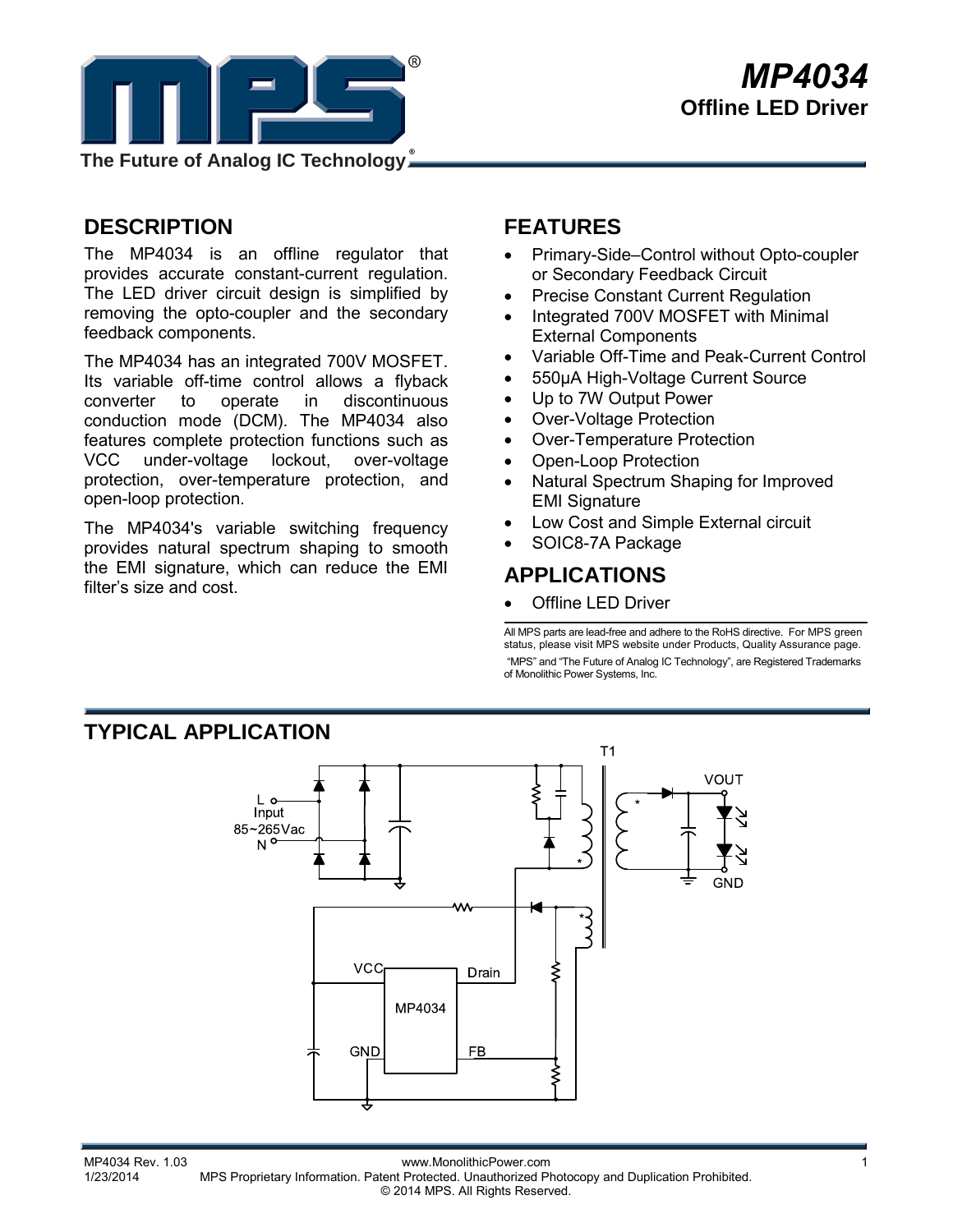

# **ORDERING INFORMATION**

| Part Number* | аае<br>'аск | <b>Top Marking</b> |
|--------------|-------------|--------------------|
| 34GS<br>MP40 |             | 34                 |

\* For Tape & Reel, add suffix –Z (e.g. MP4034GS–Z);

### **PACKAGE REFERENCE**



### **ABSOLUTE MAXIMUM RATINGS (1)**

| Continuous Power Dissipation $(T_A = +25^{\circ}C)^{(2)}$ |  |
|-----------------------------------------------------------|--|
|                                                           |  |
|                                                           |  |
|                                                           |  |
|                                                           |  |
| ESD Capability Human Body Mode 2.0kV                      |  |
| ESD Capability Machine Mode 200V                          |  |

### *Recommended Operating Conditions* **(3)**

Operating VCC range ..................... 6.6V to 28V Operating Junction Temp.  $(T_J)$ . -40°C to +125°C

#### *Thermal Resistance* **(4)** *θJA θJC* SOIC8-7A .............................. 76 ...... 45... °C/W

#### **Notes:**

- 1) Exceeding these ratings may damage the device.
- 2) The maximum allowable power dissipation is a function of the maximum junction temperature  $T_J$  (MAX), the junction-toambient thermal resistance  $\theta_{JA}$ , and the ambient temperature  $T_A$ . The maximum allowable continuous power dissipation at any ambient temperature is calculated by  $P_D$  (MAX) = (T<sub>J</sub> (MAX)-TA)/θJA. Exceeding the maximum allowable power dissipation will cause excessive die temperature, and the regulator will go into thermal shutdown. Internal thermal shutdown circuitry protects the device from permanent damage.
- 3) The device is not guaranteed to function outside of its operating conditions.
- 4) Measured on JESD51-7, 4-layer PCB.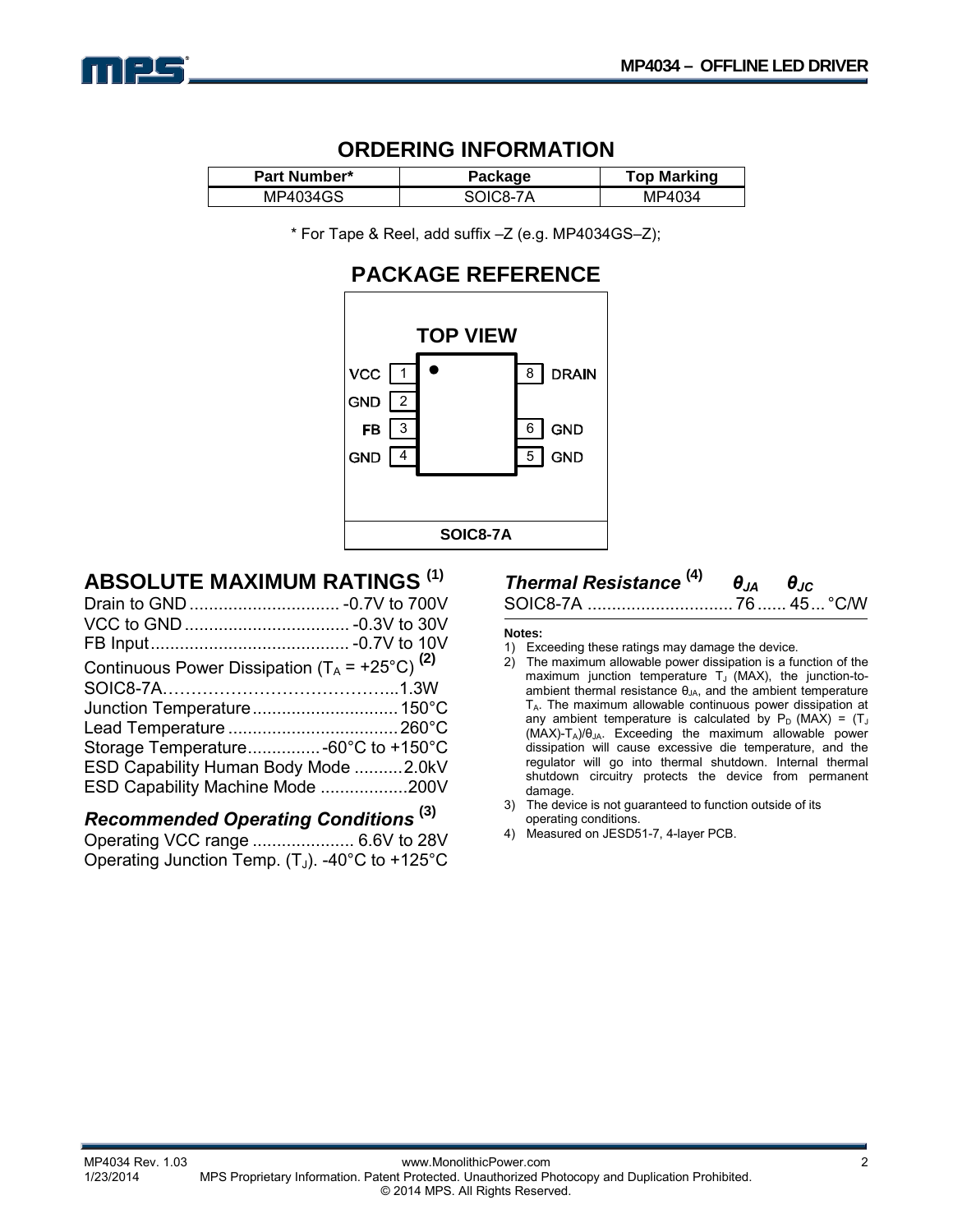

### **ELECTRICAL CHARACTERISTICS**

 $V_{CC}$  = 15V,  $T_A$  = 25°C, unless otherwise noted.

| <b>Parameter</b>                           |                           | <b>Symbol Condition</b>                     | Min     | <b>Typ</b>     | <b>Max</b> | <b>Units</b> |  |
|--------------------------------------------|---------------------------|---------------------------------------------|---------|----------------|------------|--------------|--|
| <b>Supply Voltage Management (VCC Pin)</b> |                           |                                             |         |                |            |              |  |
| V <sub>CC</sub> ON threshold               | $V_{CCH}$                 |                                             | 16.8    | 17.3           | 17.8       | $\vee$       |  |
| V <sub>CC</sub> OFF threshold              | $V_{\text{CCL}}$          |                                             | 6       | 6.3            | 6.6        | $\vee$       |  |
| $V_{CC}$ operating voltage                 |                           |                                             | 6.6     |                | 28         | V            |  |
| Quiescent current                          | $I_{\rm Q}$               | At no load condition, $V_{CC}$ =20V         |         | 360            | 410        | μA           |  |
| Operating current                          | $I_{OP}$                  | 60kHz, V <sub>cc</sub> =20V                 |         | 500            |            | μA           |  |
| Leakage current from VCC Pin               | Leak_VCC                  | $V_{CC} = 0V \rightarrow 16V$ , Drain float |         | 0.1            | 1          | μA           |  |
| <b>Internal MOSFET (Drain Pin)</b>         |                           |                                             |         |                |            |              |  |
| Break down voltage                         | <b>V</b> <sub>BRDSS</sub> | $V_{CC}$ =20V, $V_{FB}$ =7V                 | 700     |                |            | V            |  |
| Supply Current from Drain Pin              | $I_{\text{Charge}}$       | $V_{CC}$ =4V, $V_{Drain}$ =100V             | 450     | 550            | 750        | μA           |  |
| Leakage current from Drain Pin             | Leak_Drain                | $V_{DS}$ =500 $V_{DC}$                      |         | 1              | 10         | μA           |  |
| On-state resistance                        | $R_{ON}$                  | $ID=10mA$ , T <sub>J</sub> =20 degree       |         | 10             | 13         | Ω            |  |
| <b>Internal Current Sense</b>              |                           |                                             |         |                |            |              |  |
| <b>Current Limit</b>                       | $I_{Limit}$               | $V_{FB} = -0.5V$                            | 365     | 380            | 395        | mA           |  |
| Leading-edge blanking                      | $t_{LEB}$                 |                                             | 230     | 300            | 370        | ns           |  |
| <b>Feedback input (FB Pin)</b>             |                           |                                             |         |                |            |              |  |
| FB pin input current                       | $I_{FB}$                  | $V_{FB} = 4V$                               |         | 0.2            | 0.5        | μA           |  |
| DCM detect threshold                       | V <sub>DCM</sub>          |                                             | 80      | 120            | 160        | mV           |  |
| FB open-circuit threshold                  | V <sub>FBOPEN</sub>       |                                             | $-0.22$ | $-0.15$        | $-0.08$    | $\vee$       |  |
| First-level FB OVP threshold               | V <sub>FBOVP1</sub>       |                                             | 3.93    | $\overline{4}$ | 4.07       | $\vee$       |  |
| Second-level FB OVP threshold              | V <sub>FBOVP2</sub>       |                                             | 6.2     | 6.35           | 6.5        | V            |  |
| OVP sampling delay                         | $t_{OVP}$                 |                                             |         | 3.5            |            | μs           |  |
| <b>Thermal Shutdown</b>                    |                           |                                             |         |                |            |              |  |
| Thermal shutdown threshold                 |                           |                                             |         | 150            |            | $^{\circ}C$  |  |
| Thermal shutdown recovery<br>threshold     |                           |                                             |         | 120            |            | $^{\circ}C$  |  |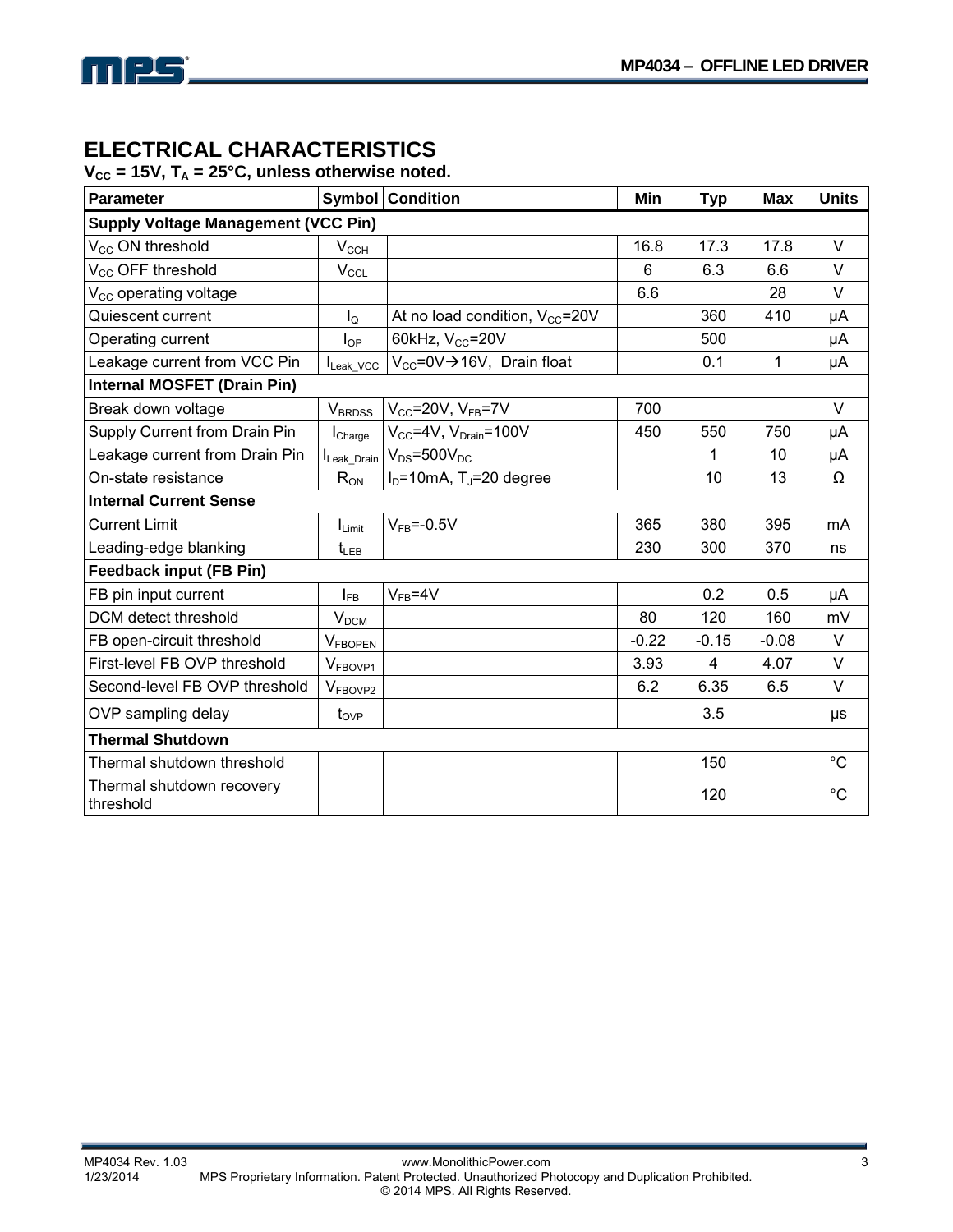### **TYPICAL CHARACTERISTICS**

mpc

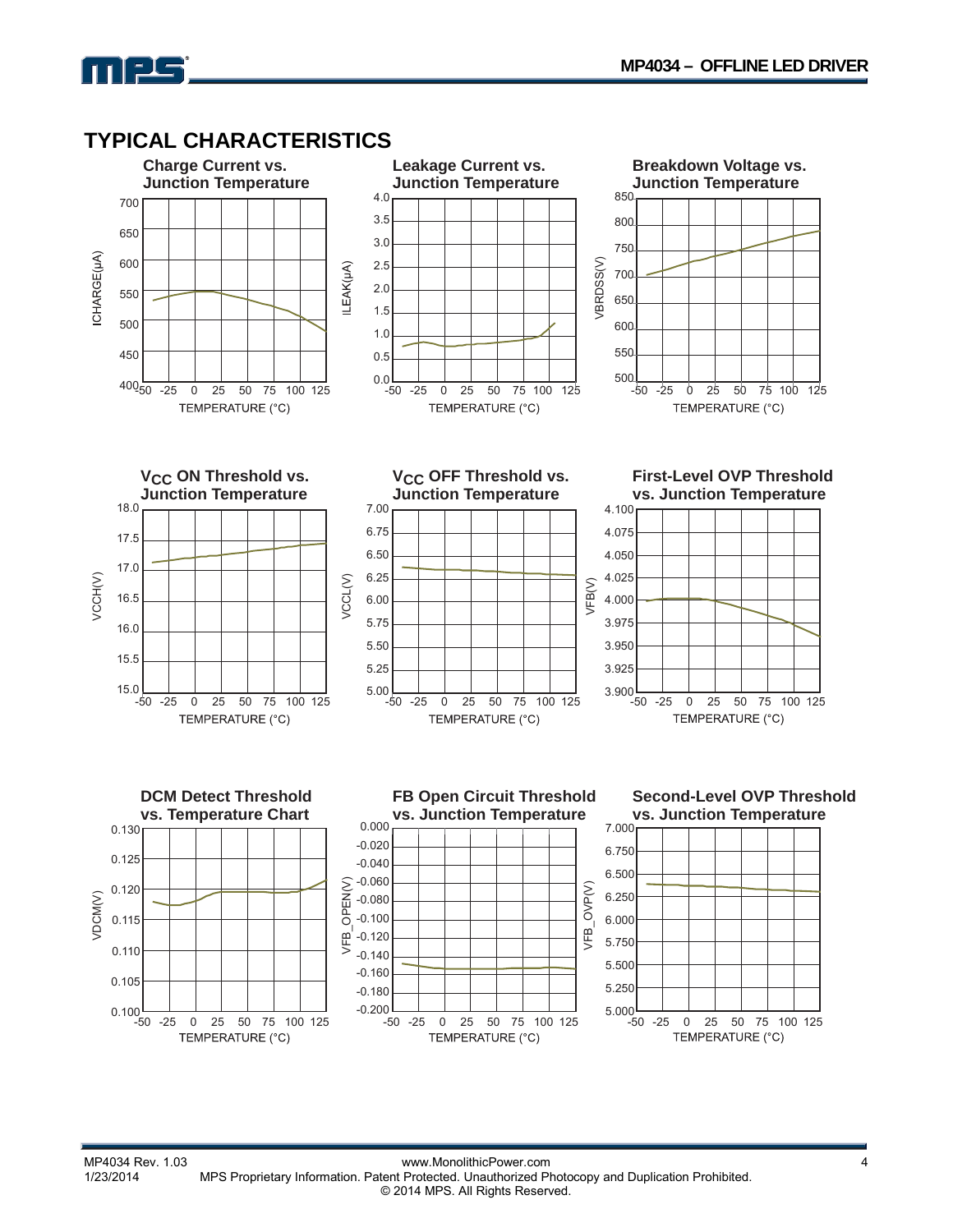

### **TYPICAL CHARACTERISTICS** *(continued)*

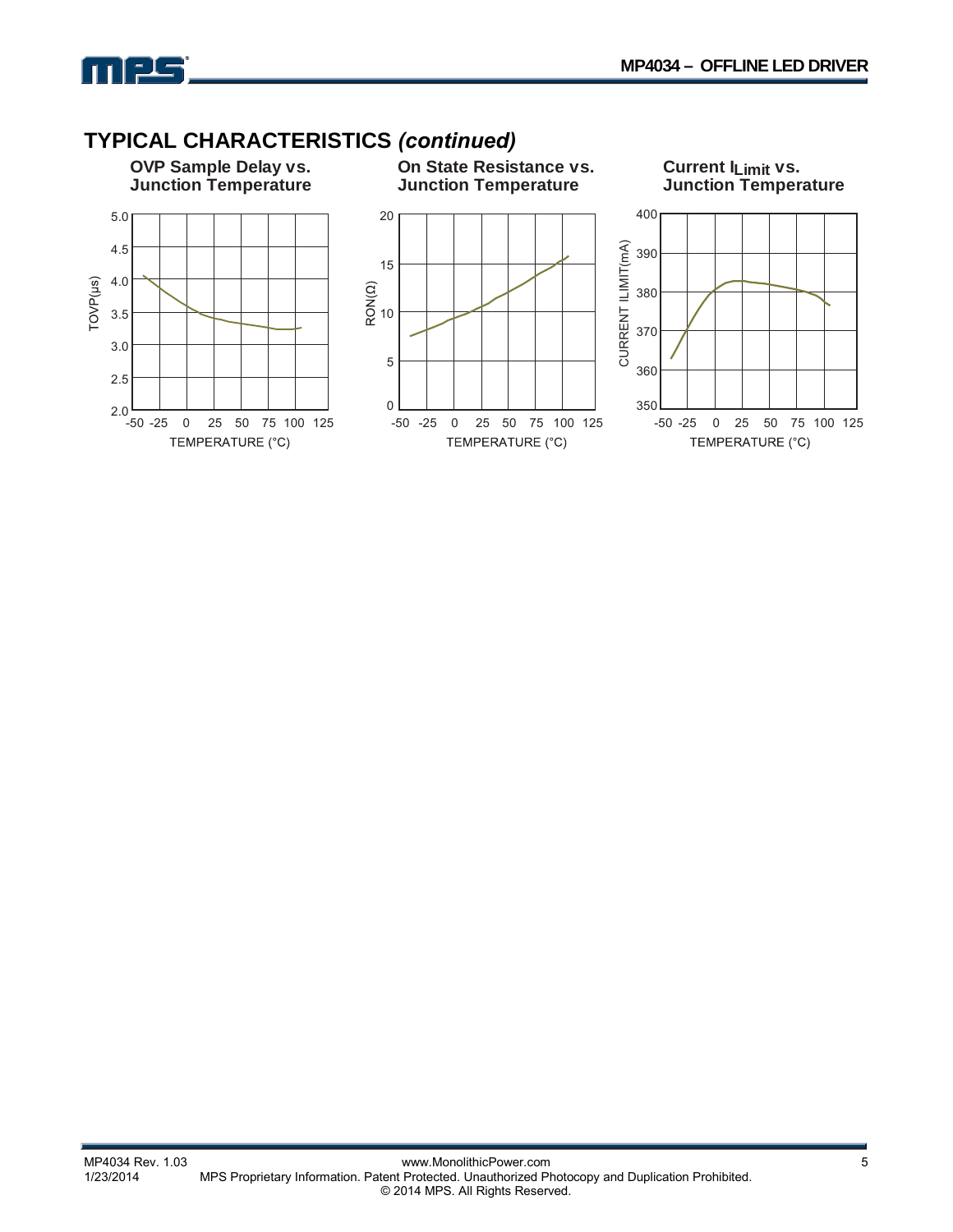

### **TYPICAL PERFORMANCE CHARACTERISTICS**

**Performance waveforms are tested on the evaluation board of the Design Example section.**   $V_{IN}$  = 230VAC,  $V_{OUT}$  = 40V,  $I_{OUT}$  = 0.13A, L = 1.2mH,  $T_A$  = 25°C, unless otherwise noted.



MP4034 Rev. 1.03 www.MonolithicPower.com<br>1/23/2014 MPS Proprietary Information. Patent Protected. Unauthorized Photocopy and Duplication Prohibited. MPS Proprietary Information. Patent Protected. Unauthorized Photocopy and Duplication Prohibited. © 2014 MPS. All Rights Reserved.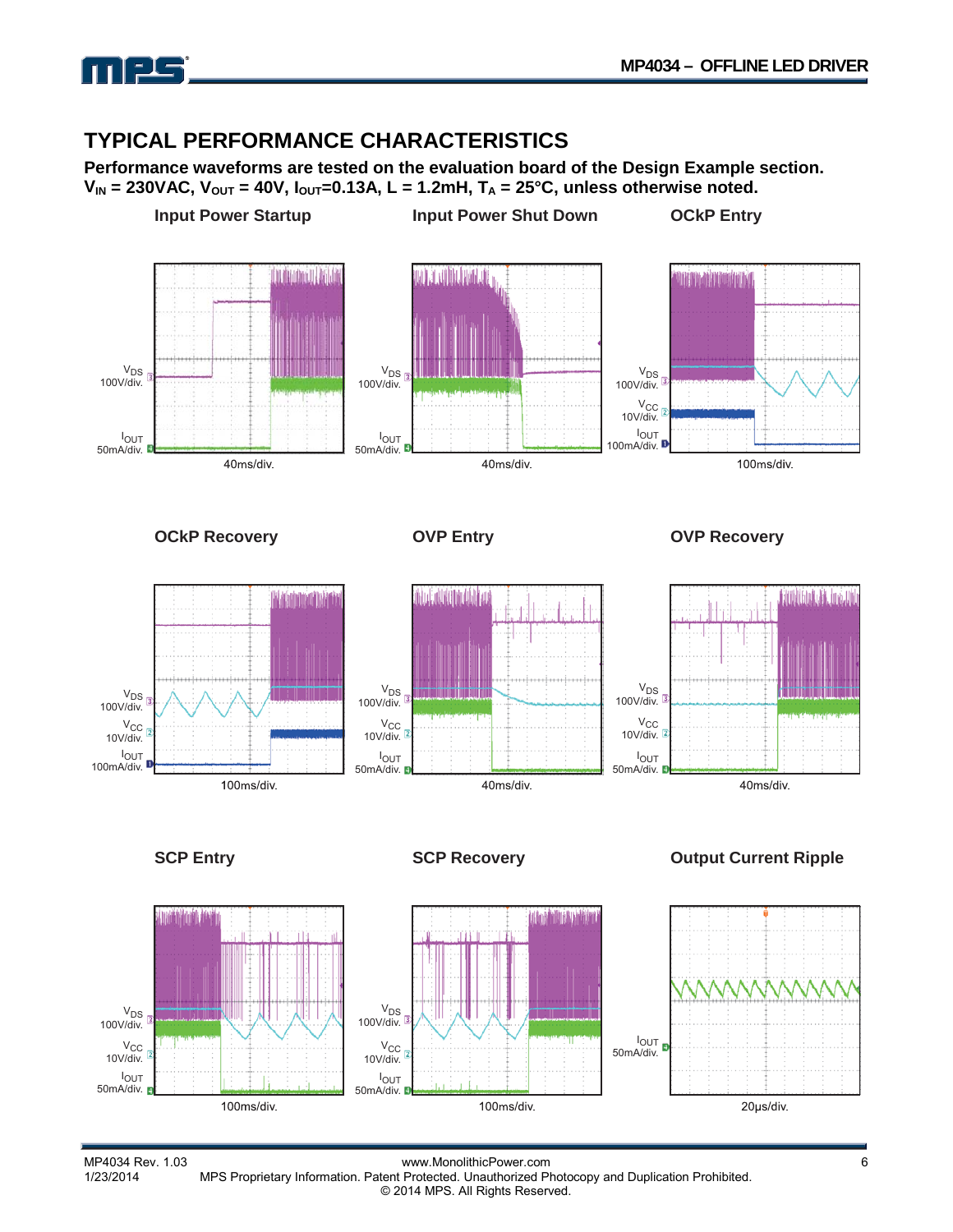

### **TYPICAL PERFORMANCE CHARACTERISTICS** *(continued)*

**Performance waveforms are tested on the evaluation board of the Design Example section.**   $V_{IN}$  = 230VAC,  $V_{OUT}$  = 40V,  $I_{OUT}$  = 0.13A, L = 1.2mH,  $T_A$  = 25°C, unless otherwise noted.

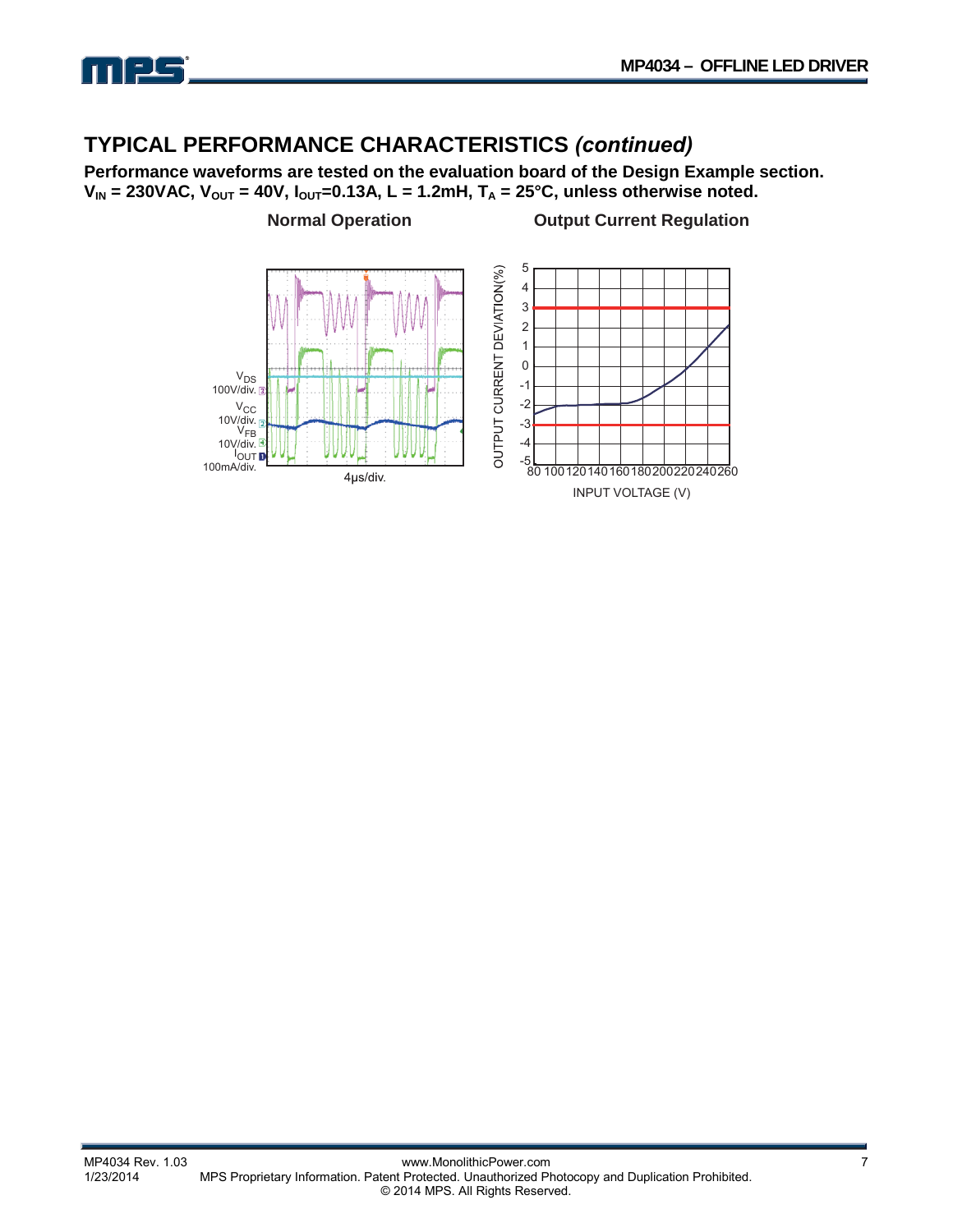

### **PIN FUNCTIONS**

| SOIC8-7A<br>Pin# |            | Name Description                                                                                                                                                                                                                                                                                        |
|------------------|------------|---------------------------------------------------------------------------------------------------------------------------------------------------------------------------------------------------------------------------------------------------------------------------------------------------------|
|                  |            | Supply. An internal high-voltage current source charges VCC voltage to $V_{CCH}$ to start the IC.<br>VCC The internal high-voltage current source will also turn on when $V_{CC}$ falls below $V_{CC}$ to<br>charge VCC. Connect a 0.1µF ceramic decoupling capacitor as close as possible to this pin. |
| 3                | FB         | Feedback. Controls the OVP function. If $V_{FR}$ =4.0V, the first-level OVP triggers and output<br>voltage remains constant. If $V_{FB} = 6.35V$ , the second-level OVP triggers, switch immediately<br>shuts off, and IC restarts.                                                                     |
| 2, 4, 5, 6       | <b>GND</b> | Ground.                                                                                                                                                                                                                                                                                                 |
| 8                |            | Drain   Internal MOSFET Drain. Input for the startup high-voltage current source.                                                                                                                                                                                                                       |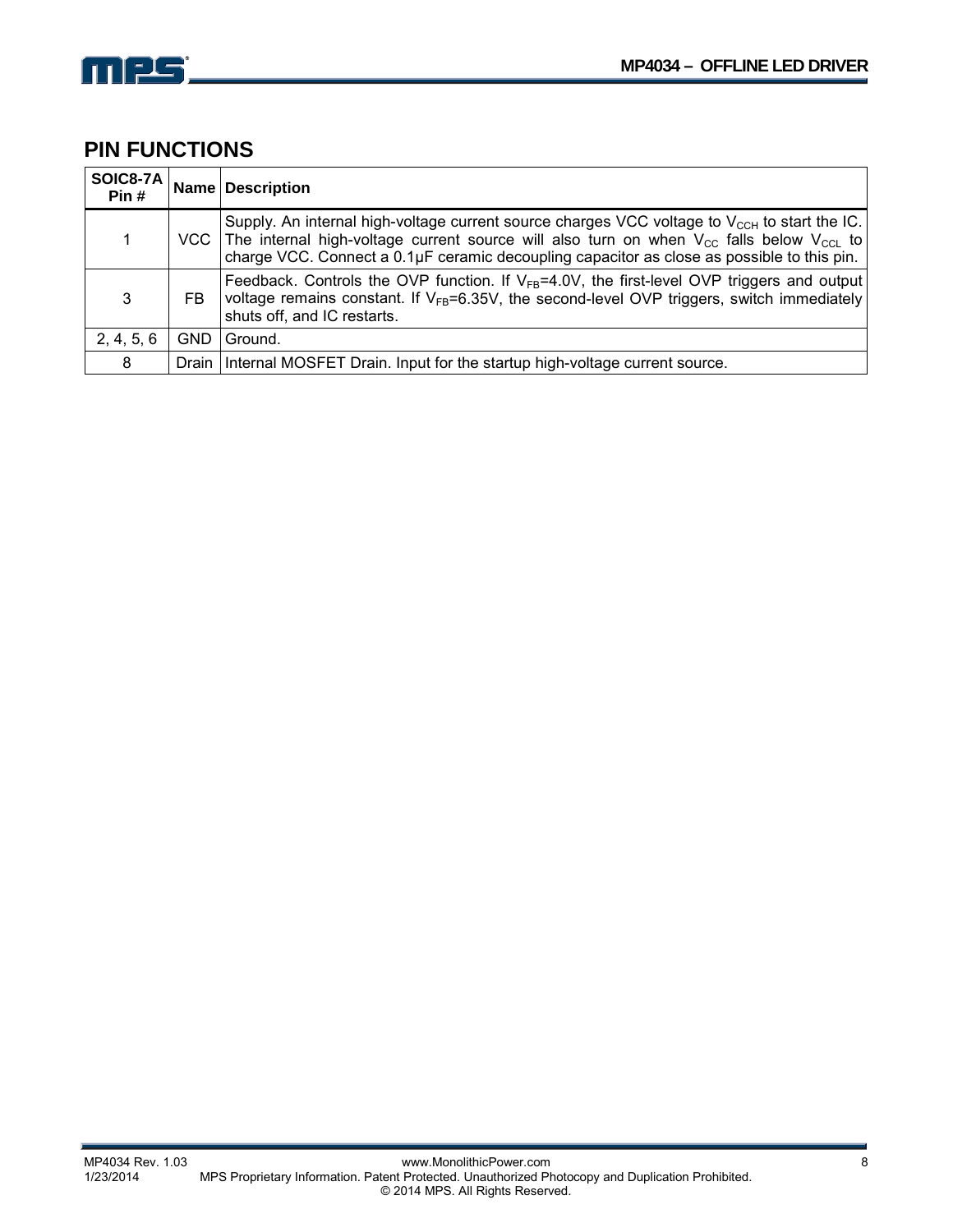

### **FUNCTIONAL BLOCK DIAGRAM**



**Figure 1: Functional Block Diagram**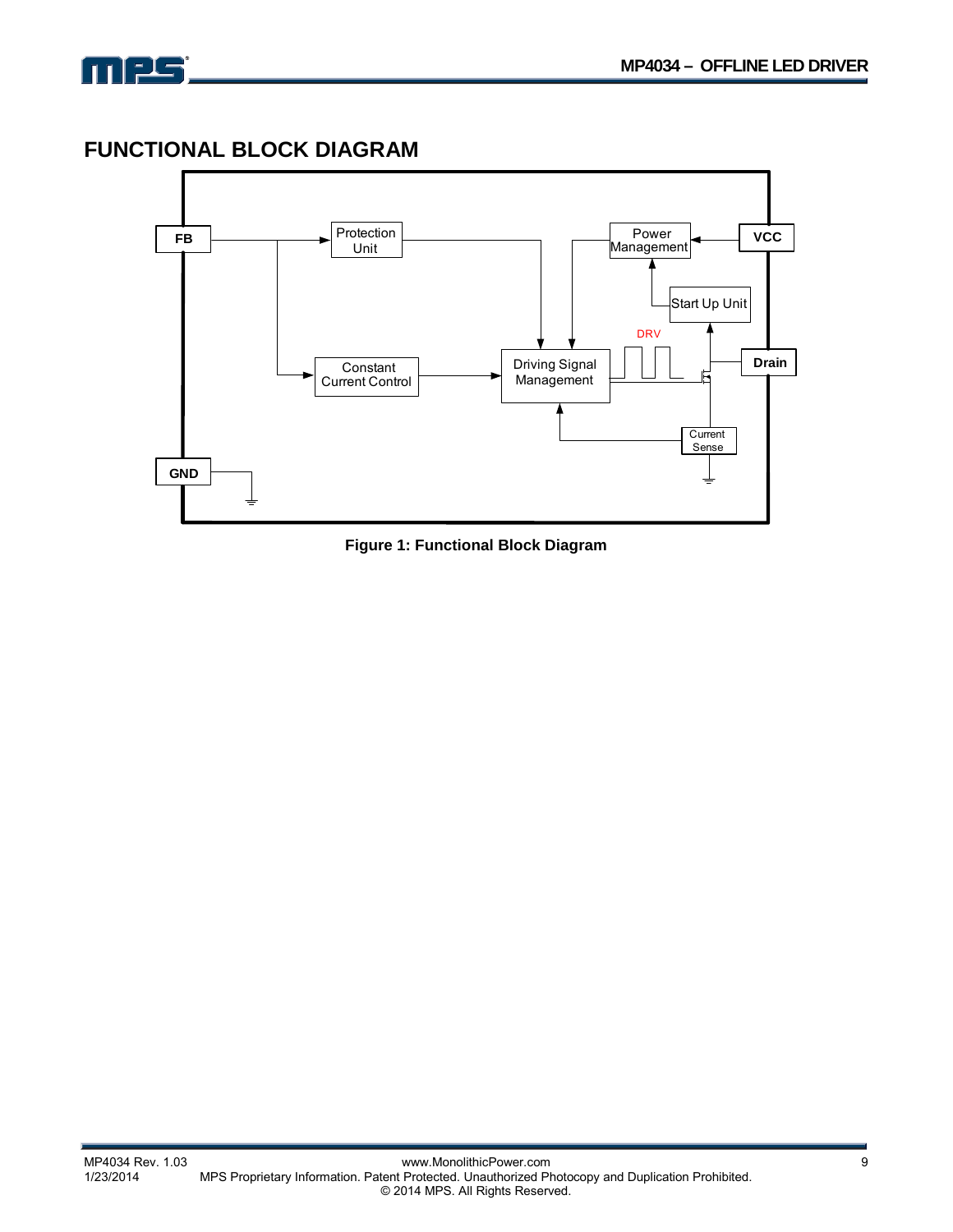# $\Box$

### **OPERATION**



**Figure 2: Simplified Flyback Converter** 

#### **Startup**

Initially, the IC is self-supplying through the internal high-voltage current source, which is drawn from the Drain pin. The internal highvoltage current source will turn off for better efficiency when  $V_{CC}$  reaches the  $V_{CC}$  ON threshold. Then the transformer's auxiliary winding takes over as the power source. When  $V_{\text{CC}}$  falls below the  $V_{\text{CC}}$  OFF threshold, the IC stops switching and the internal high-voltage current source turns on again. See Figure 3 for the start-up waveform.





**Transformer Design** 



**Figure 4: Isolated Flyback LED Driver** 

The MP4034 ensures that the circuit operates in discontinues conduction mode (DCM). When the IC internal MOSFET turns on, the current  $(i_P)$ flowing through transformer's primary-side winding  $(N_P)$  increases linearly until it reaches its peak current limit  $(I_{PK})$ 



#### **Figure 5: Current Waveform**

Assume switching frequency is  $f_s$ , the power stored in the inductor is given by:

$$
P=\frac{1}{2}L_M\times I_{PK}^2\times f_S
$$

Then inductance of coupling inductor is then:

$$
L_M = \frac{2 \times P_o}{I_{PK}^2 \times f_s \times \eta}
$$

Where  $P_0$  is output power and  $\eta$  is the estimated efficiency.

When MP4034's internal switch turns off, the freewheeling current  $(i<sub>s</sub>)$  will flow through secondary-side diode and decrease linearly, as shown in Figure 5.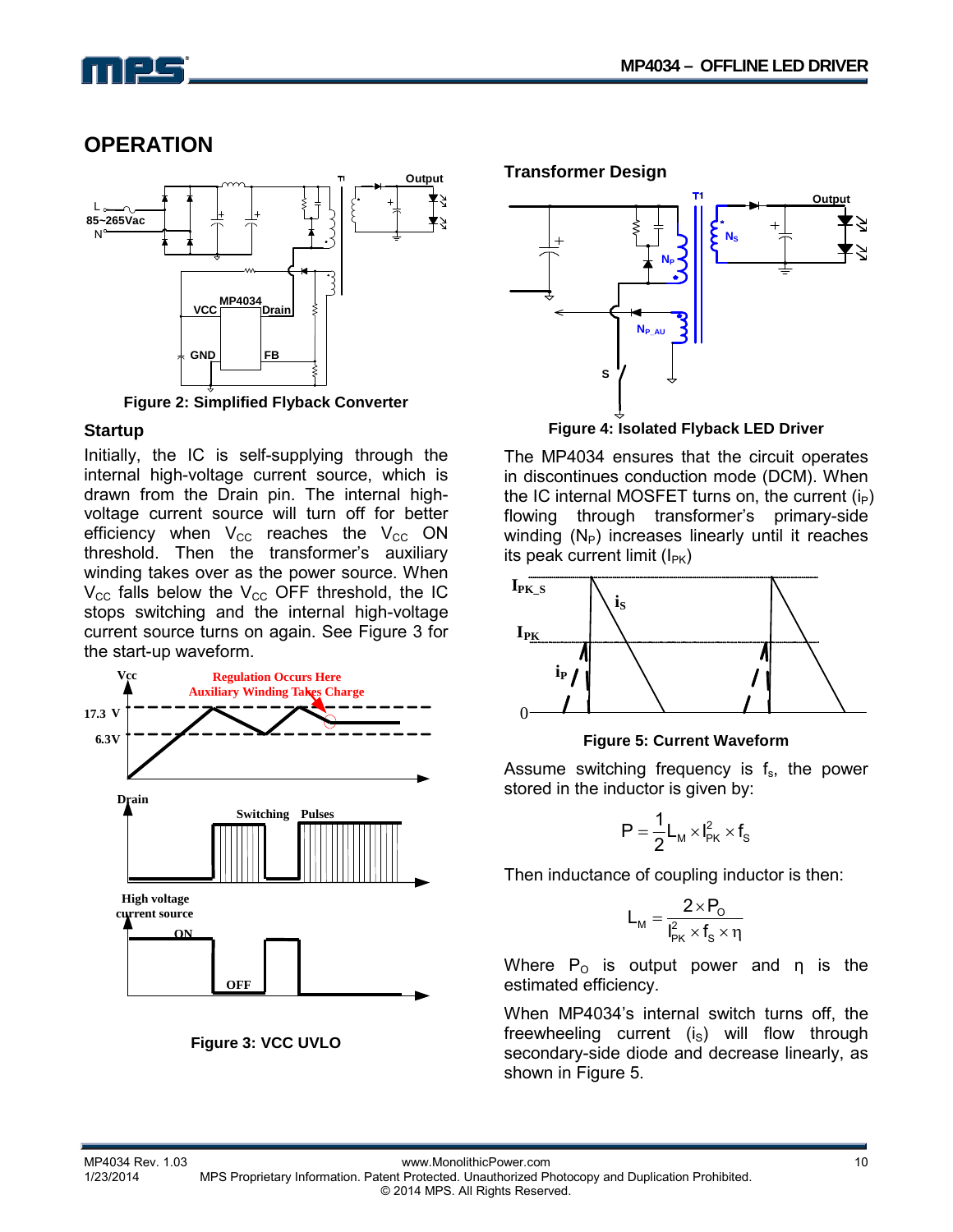The relationship of peak current at ON period and OFF period is:

$$
I_{\mathsf{PK}\_\mathsf{S}} = \frac{N_\mathsf{P}}{N_\mathsf{S}} \times I_{\mathsf{PK}}
$$

Where  $N_p$  is the number of primary winding turns, and  $N<sub>s</sub>$  is the number of secondary winding turns.

The MP4034 detects the secondary side diode duty cycle by sampling the auxiliary winding voltage and generates a ZCD signal as shown in Figure 6.



**Figure 6: VFB and ZCD Waveforms**

When the FB voltage is high—which means that the current is flowing through secondaryside diode—the ZCD signal goes high. Conversely, when the FB voltage is low—which means no current flows through the secondaryside diode—the ZCD signal goes low, meaning the secondary-side diode duty cycle  $(D_s)$  is:

$$
D_s = \frac{T_{s\_on}}{T_{s\_on} + T_{s\_OFF}}
$$

Then the average output current is:

$$
I_{\text{OUT}} = \frac{1}{2} \times I_{\text{PK\_S}} \times D_{\text{S}}
$$

$$
= \frac{1}{2} \times \frac{N_{\text{P}}}{N_{\text{S}}} \times I_{\text{PK}} \times \frac{T_{\text{S\_ON}}}{T_{\text{S\_ON}} + T_{\text{S\_OFF}}}
$$

The MP4034 keeps  $D_s$  at 0.4. Thus the output current is:

$$
I_{\text{OUT}} = \frac{1}{2} \times \frac{N_{\text{p}}}{N_{\text{S}}} \times I_{\text{PK}} \times D_{\text{S}} = \frac{1}{5} \times \frac{N_{\text{p}}}{N_{\text{S}}} \times I_{\text{PK}}
$$

This provides enough information to design the transformer turn ratio.

#### **Leading-Edge Blanking**

Turning the power switch on induces a spike on the sense resistor. To avoid falsely terminating the switching pulse, the MP4034 includes a 300ns leading-edge blanking period. During this blanking period, the current sense comparator is disabled and the gate driver can not switch off.

#### **DCM Detection**

The MP4034 is designed to operate in discontinuous conduction mode (DCM). To avoid operating in continuous conduction mode (CCM), the MP4034 detects the falling edge of the FB input voltage with each cycle. If the chip does not detect a 120mV falling edge, it will stop switching.

#### **Over Voltage Protection**

The MP4034 has two levels of over-voltage protection based on the FB voltage.

In normal operation, MP4034 samples the FB pin voltage 3.5μs after the primary switch turns off, as shown in Figure 6.



**Figure 7: Auxiliary Voltage Waveform**

The relationship of output voltage and  $V_{FB}$  is :

$$
V_{FB} = \frac{N_{P_A U}}{N_S} \times \frac{R_{\text{DOWN}}}{R_{\text{UP}} + R_{\text{DOWN}}} \times (V_{\text{O}} + V_{\text{D}})
$$

Where  $V_D$  is the secondary-diode forward-drop voltage.

When the MP4034 detects that the FB voltage equals 4.0V, the first level OVP triggers. The switching frequency drops to maintain the output voltage at a constant value. If  $V_{FB}$ voltage exceeds 6.35V for 3.5μs, it will shut down immediately and discharge the VCC

MP4034 Rev. 1.03 www.MonolithicPower.com<br>11/23/2014 MPS Proprietary Information. Patent Protected. Unauthorized Photocopy and Duplication Prohibited. MPS Proprietary Information. Patent Protected. Unauthorized Photocopy and Duplication Prohibited. © 2014 MPS. All Rights Reserved.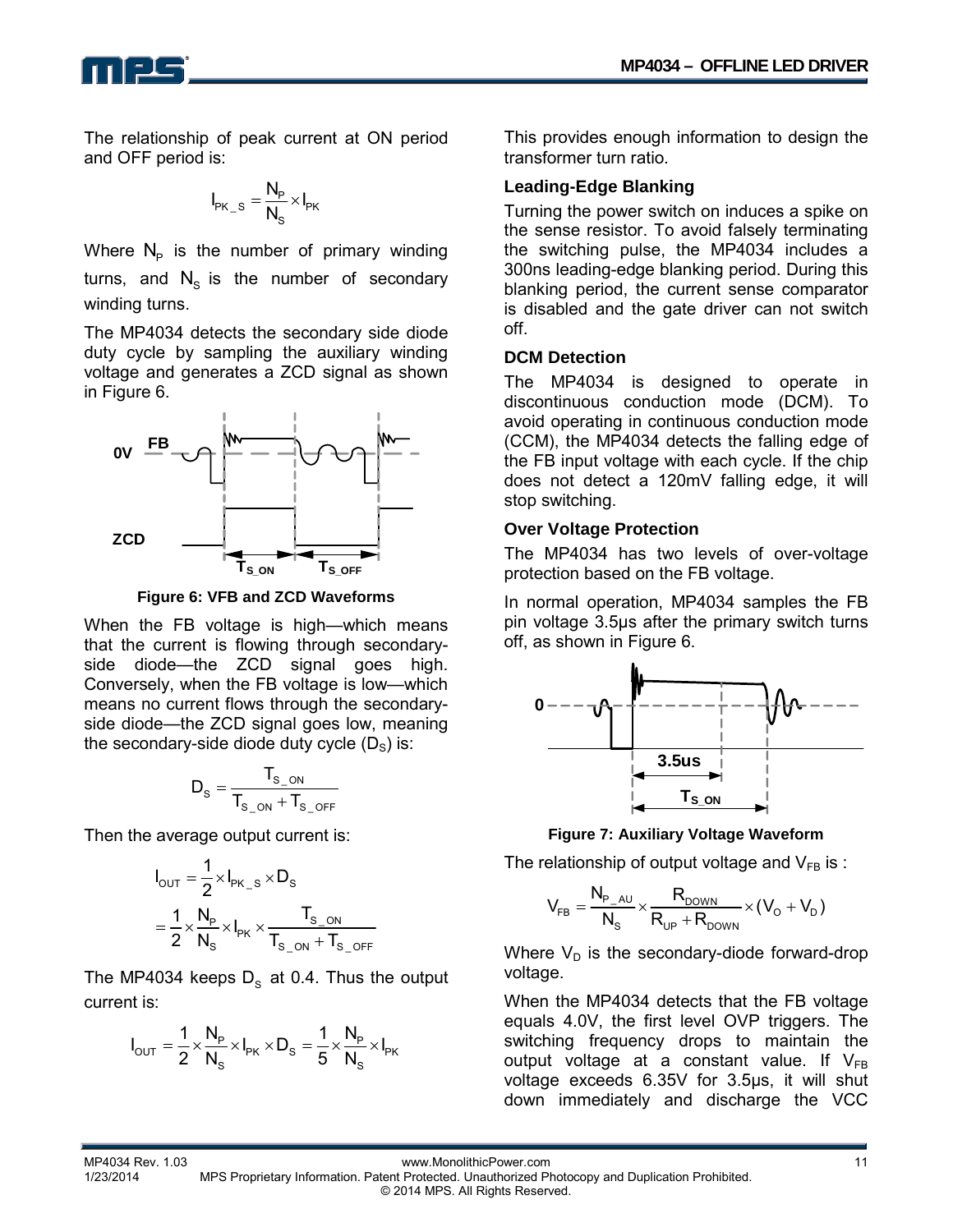$\blacksquare$ 

voltage. When  $V_{CC}$  drops to UVLO, the MP4034 will restart.

$$
\begin{array}{c}\n1 \\
2 \\
\hline\n\end{array}
$$
\n
$$
\begin{array}{c}\n1 \\
\hline\n\end{array}
$$
\n
$$
\begin{array}{c}\n1 \\
\hline\n\end{array}
$$
\n
$$
\begin{array}{c}\n1 \\
\hline\n\end{array}
$$
\n
$$
\begin{array}{c}\nN-1 \\
\hline\n\end{array}
$$
\n
$$
\begin{array}{c}\nN \\
\hline\n\end{array}
$$

**Figure 8: LED String** 

Assume the forward voltage of one LED is  $V_F$ and the total number of LEDs on the string is N. So the output voltage can be calculated as  $N \times V_F$ . To ensure that OVP won't trigger during normal operation; the  $V_{FB}$  should not exceed  $V_{FBOVP1}$  (typical 4.0V). However, avoid a large output voltage when OVP occurs. So the voltage reflected on the FB pin should be:

$$
V_{_{FB}} = \frac{N_{_{P\_AU}}}{N_{_{S}}} \times \frac{R_{\text{DOWN}}}{R_{\text{DOWN}} + R_{_{UP}}} \times (N \times V_{_{F}} + V_{_{D}}) = 0.85 V_{_{FBOVP1}}
$$

### **Open-Circuit Protection (OCkP)**

The MP4034 has open-circuit protection (OCkP). If the  $-0.15V$  falling edge of  $V_{FB}$  can not be monitored—which means the feedback loop is open—the MP4034 immediately shuts off the driving signals and enters hiccup mode. The MP4034 resumes normal operation when the fault has been removed.

#### **Thermal Shutdown (TSD)**

When the temperature of the IC exceeds 150°C, the over-temperature protection is enacted and the IC enters auto-recovery mode. When the temperature falls below 120°C, the IC resumes working.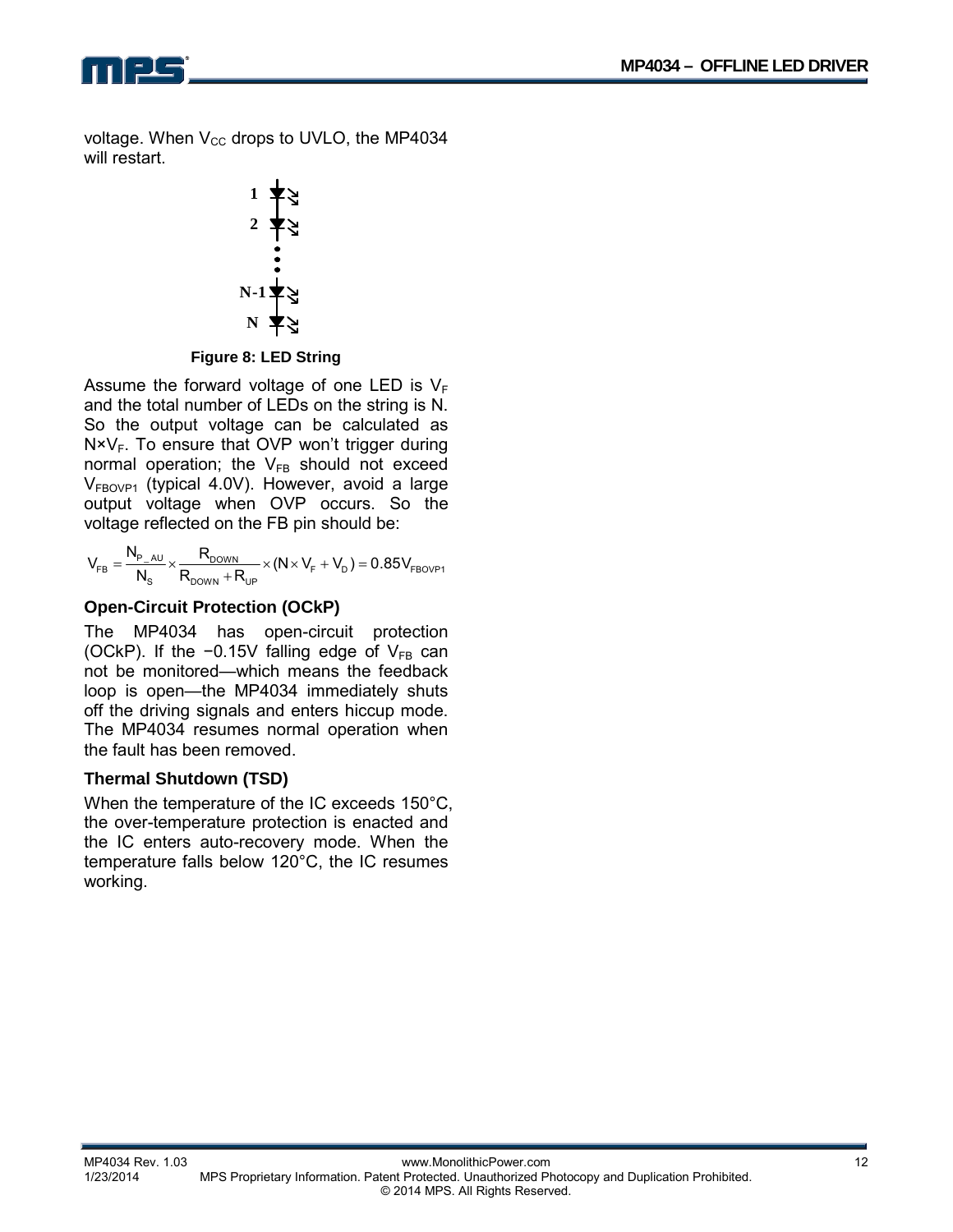![](_page_12_Picture_1.jpeg)

### **APPLICATION INFORMATION**

#### **COMPONENT SELECTION**

#### **Input Filter**

Input filter produces a DC source through the rectifier from the AC input power Figure 9 shows the input filter and Figure 10 shows the typical DC bus voltage waveform.

![](_page_12_Figure_6.jpeg)

**Figure 10: DC Input-Voltage Waveform** 

Bulk capacitors C1 and C2 filter the rectified AC. Inductor L forms a  $π$  filter with C1 and C2 to restrain the differential-mode EMI noise. The resistor (R) in parallel with the inductor (L) restrains the mid-frequency-band EMI noise. Normally, R is selected between 1kΩ and 10kΩ.

The DC input capacitors, C1 and C2, are usually 2µF/W to 3µF/W for the universal input condition. For a 230VAC single-range application, the capacitor can be half that value. Normally, the minimum DC voltage should not be too low to ensure the converter can supply the maximum power to the load which can be express as follows:

$$
V_{DC(min)} \geq \frac{N_{\text{p}}}{N_{\text{S}}}\cdot\left(N\cdot V_{\text{F}}+V_{\text{D}}\right)\cdot\frac{D_{\text{S}}}{1-D_{\text{S}}}
$$

If the  $V_{DC(min)}$  can not satisfy this express, increase the value of the input capacitors to increase the  $V_{DC(min)}$ .

#### **Output Diode**

Use a Schottky diode because of its fast switching speed and low forward voltage drop for better efficiency.

If a lower average efficiency (3%-4%) is acceptable, replace the output diode with a PNjunction diode or other non-Schottky diode to lower costs.

#### **Leakage Inductance**

The transformer leakage inductance will decrease the system efficiency and affect the output current constant precision. The transformer structure should be optimized to improve the primary side and secondary side coupling and minimize the transformer leakage inductance of transformer. Aim for a leakage inductance that is less than 5% inductance.

#### **RCD Snubber**

The transformer leakage inductance causes the MOSFET drain voltage spike and the excessive ringing on the drain voltage waveform.

The RCD snubber circuit can limit this Drain voltage spike. Figure 11 shows the RCD snubber circuit.

![](_page_12_Figure_20.jpeg)

**Figure 11: RCD Snubber**

MP4034 Rev. 1.03 www.MonolithicPower.com<br>13/2014 MPS Proprietary Information. Patent Protected. Unauthorized Photocopy and Duplication Prohibited. MPS Proprietary Information. Patent Protected. Unauthorized Photocopy and Duplication Prohibited. © 2014 MPS. All Rights Reserved.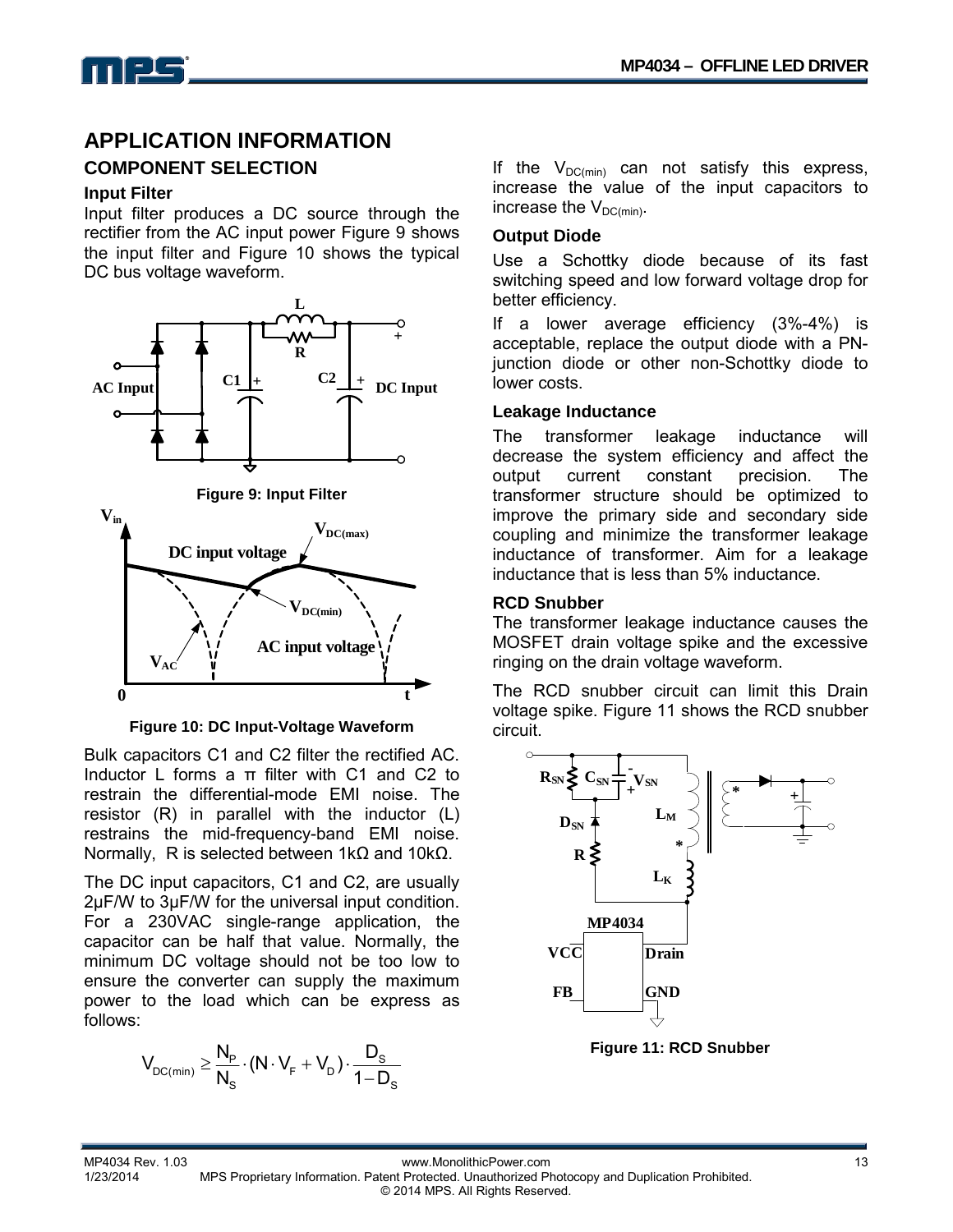![](_page_13_Picture_1.jpeg)

Select  $R_{SN}$  and  $C_{SN}$  for an acceptable voltage spike and better system operation.

The power dissipated in the snubber circuit is approximately:

$$
P_{\text{SN}} = \frac{1}{2} \cdot L_{\text{K}} \cdot I_{\text{PK}}^2 \cdot \frac{V_{\text{SN}}}{V_{\text{SN}} - N_{\text{PS}} \times V_{\text{O}}} \times f_{\text{S}}
$$

Where:

- $L_K$  is the leakage inductance,
- $V_{SN}$  is the clamp voltage,
- $N_{PS}$  is the turn ratio of primary and secondary side.

The power consumed in the snubber resistor  $(R_{SN})$ , the resistor  $(R_{SN})$  is:

$$
R_{SN} = \frac{V_{SN}^2}{P_{SN}}
$$

The maximum ripple of the snubber capacitor voltage is:

$$
\Delta V_{\rm SN} = \frac{V_{\rm SN}}{C_{\rm SN} \cdot R_{\rm SN} \cdot f_{\rm S}}
$$

Generally, a 15% ripple is reasonable. Use the previous equation to approximate  $C_{SN}$ .

The damping resistor (R) in series with the RCD has a relatively large value to prevent any excessive ringing voltage that can affect the EMI. Use a damping resistor of about 200Ω to 500Ω to limit the drain voltage ringing.

#### **Resistor Divider**

For better application performance, use a resistor divider with values in the range of 10kΩ to 100kΩ to limit noise from adjacent components on the FB pin. Connect a resistor with a value ranging from 1kΩ to 2kΩ from the FB pin to the resistor divider to limit substrate injection current effects, as shown in Figure 12.

![](_page_13_Figure_17.jpeg)

**Figure 12: FB Pin in Series with ON Resistor**

#### **Dummy Load**

A dummy load is required in open-output applications for good over-voltage protection. Use a dummy load of ~10mW for good load regulation.

#### **Maximum Switching Frequency**

Because of the parameter tolerance of the sampling detecting time and inductance tolerances, select a secondary-side-diode conduction time that exceeds 5.4µs as follows.

$$
T_{s\_ON} = I_{PK} \cdot \frac{N_s \cdot L_M}{N_P \cdot (V_0 + V_D)} > 5.4 \mu s
$$

For high or low temperature operation, select a maximum switching frequency below 75kHz.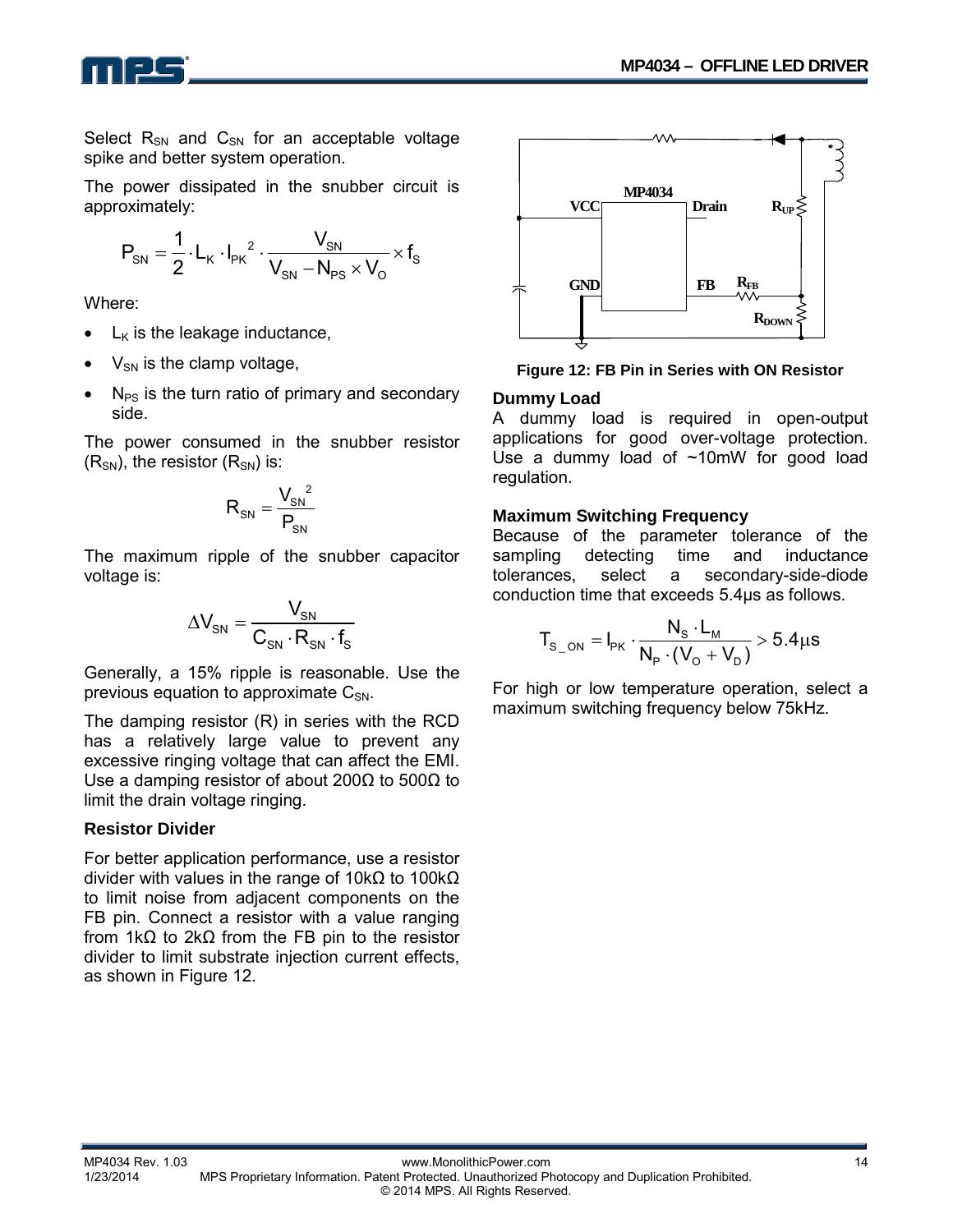![](_page_14_Picture_1.jpeg)

#### **PCB Layout Guide**

PCB layout is very important to achieve reliable operation, and good EMI and thermal performance. The use design guide as follows to help optimize performance.

1. Minimize the loop area formed by the input capacitor, the MP4034 drain-source, and the primary winding to reduce EMI noise.

2. The copper area connected to source pins acts as a heat sink. Provide a large copper area to improve the thermal performance.

3. Minimize the clamp circuit loop to reduce EMI.

4. Minimize the secondary loop area of the output diode and output filter to reduce the EMI noise. In addition, provide a sufficient copper area at the anode and cathode terminal of the output diode for heat dissipation.

5. Place the AC input away from the switching nodes to minimize the noise coupling that may bypass the input filter.

6. Place the bypass capacitor as close as possible to the IC and source.

7. Place the feedback resistors at the FB pin and minimize the feedback sampling loop area to minimize noise coupling.

8. Use a single point connection at the negative terminal of the input filter capacitor for the MP4034 source pin and bias winding return.

Figure 13 shows a layout example.

![](_page_14_Picture_13.jpeg)

**Top Layer**

![](_page_14_Picture_15.jpeg)

#### **Bottom Layer**

#### **Figure 13: PCB Layout Design Example**

Below are design examples following the application guidelines for the given specifications:

|  |  |  | Table 1: Design Example |
|--|--|--|-------------------------|
|--|--|--|-------------------------|

| Example 1        |              |  |  |
|------------------|--------------|--|--|
| V <sub>IN</sub>  | 85VAC-265VAC |  |  |
| V <sub>ουτ</sub> | 40V          |  |  |
| $I_{\text{OUT}}$ | 0.13A        |  |  |
| Example 2        |              |  |  |
| V <sub>IN</sub>  | 85VAC-265VAC |  |  |
| $V_{\text{OUT}}$ | 10V          |  |  |
| OUT              | 0.35A        |  |  |

Figure 14 and Figure 15 show the detailed isolated application, while Figure 16 and Figure 17 show the detailed non-isolated application. These examples were used in the Typical Performance Characteristics section. For more applications, please refer to the related evaluation board datasheets.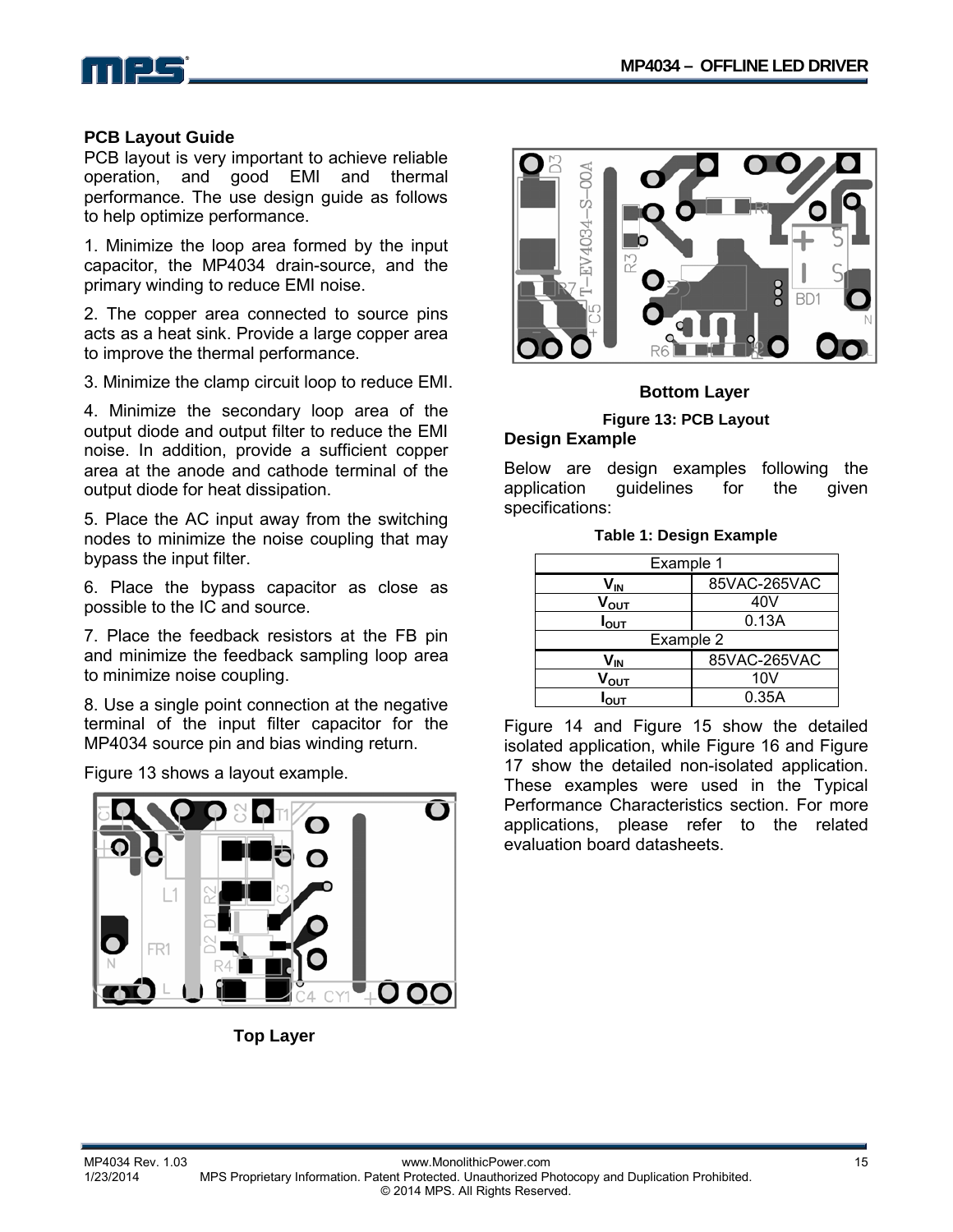![](_page_15_Picture_1.jpeg)

### **TYPICAL APPLICATION CIRCUITS**

![](_page_15_Figure_3.jpeg)

**Universal Input, Driving 14 LEDs in Series, 130mA LED Current, 6W Isolation Flyback Converter** 

![](_page_15_Figure_5.jpeg)

**Figure 15: Typical Application Example Universal Input, Driving 3 LEDs in Series, 350mA LED Current, 3.5W Isolation Flyback Converter**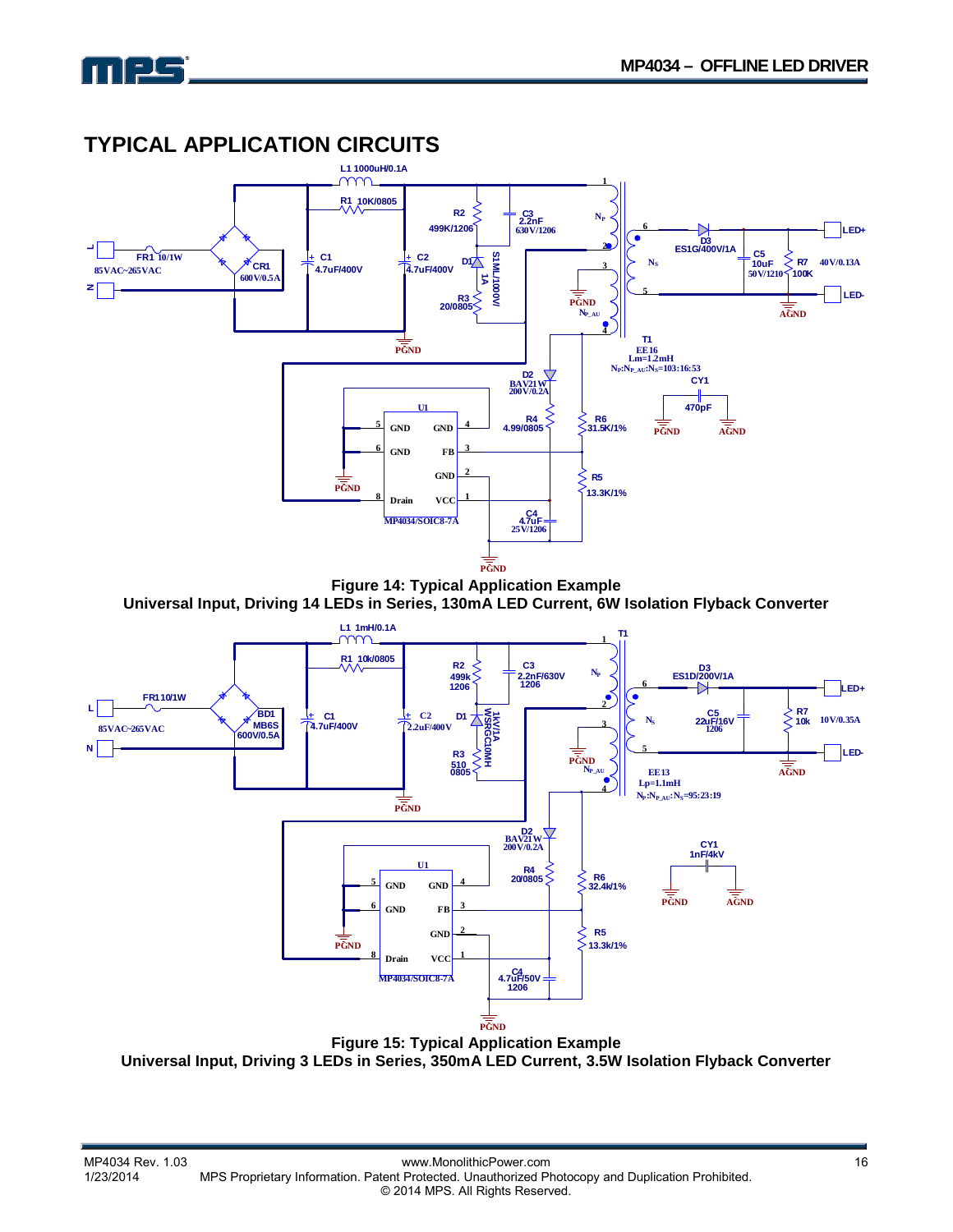![](_page_16_Picture_1.jpeg)

![](_page_16_Figure_2.jpeg)

**Figure 16: Typical Application Example Universal Input, Driving 14 LEDs in Series, 150mA LED Current, 6W Non-isolated Buck-Boost Converter** 

![](_page_16_Figure_4.jpeg)

**Figure 17: Typical Application Example Universal Input, Driving 3 LEDs in Series, 350mA LED Current, 3.5W Non-isolated Buck-Boost Converter**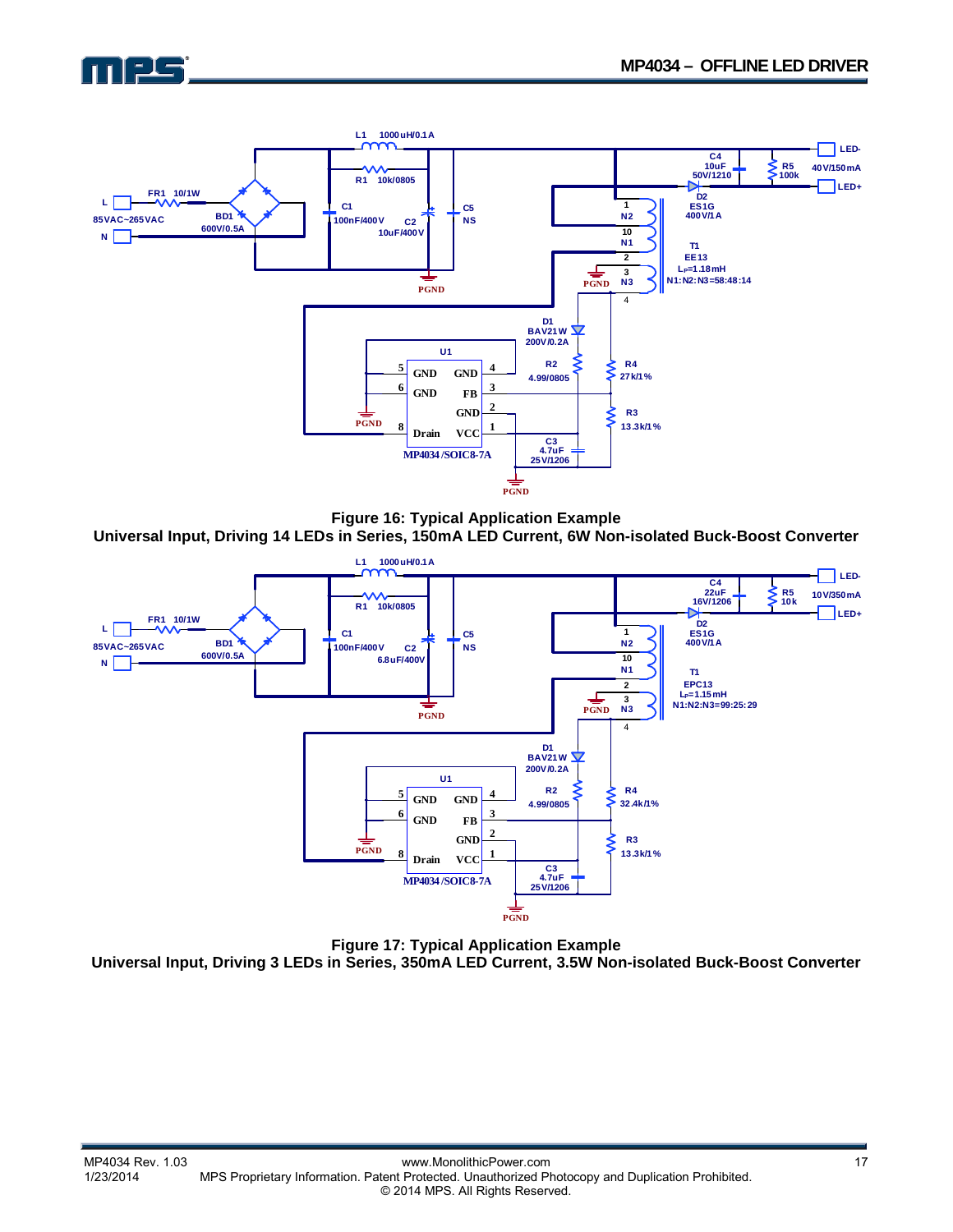![](_page_17_Picture_0.jpeg)

### **FLOW CHART**

![](_page_17_Figure_3.jpeg)